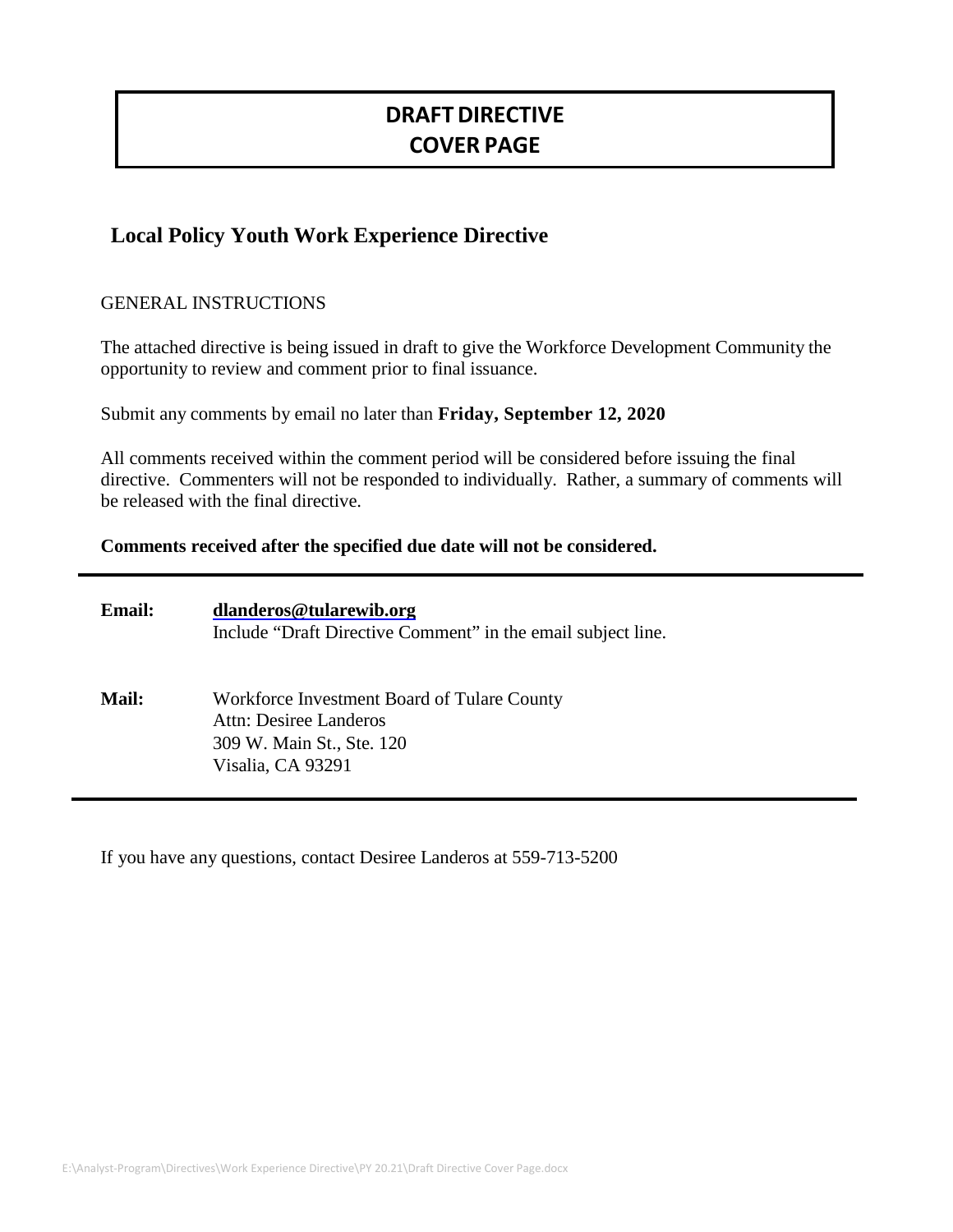# **WORKFORCE INVESTMENT BOARD OF TULARE COUNTY**

#### **WORKFORCE INNOVATION AND OPPORTUNITY ACT TITLE I ACTIVITIES**

**DATE:**

**August 13, 2020**

**SUBJECT: Local Policy: Youth Work Experience Directive**

## **WIB DIRECTIVE TUL 20-06**

**TO:** WIB STAFF AND WIB SUBRECIPIENTS

**SUBJECT:** LOCAL POLICY: YOUTH WORK EXPERIENCE DIRECTIVE

# **PURPOSE**

The purpose of this directive is to provide policy and procedures for youth work experience activities funded by Workforce Innovation and Opportunity Act (WIOA) Title I.

# **SCOPE:**

This directive applies to all WIB-funded WIOA youth programs. Should a particular funding stream have requirements differing from this directive, those requirements will be issued in a separate directive, policy bulletin, technical assistance memo, or within the contract statement of work.

# **EFFECTIVE DATE:**

This directive is effective upon date of issue.

# **REFERENCES**

- Workforce Innovation and Opportunity Act (WIOA) (Public Law 113-128) Section 3 (24) (a-n), Section 134(d)(5)
- Title 20 CFR Part 681: "Youth Activities under Title I of the WIOA" 681.590,681.600, 681.610, 681.630
- Workforce Investment Board of Tulare County Directive TUL 17-02 WIOA Title I Adult, Dislocated Worker and Youth Supportive Services Policy
- DOL Training and Employment Guidance Letter (TEGL) 23-14, WIOA Youth Program **Transition**
- Workforce Services Directive WSD 17-07, Subject: WIOA Youth Program Requirements (January 16, 2018)

*Auxiliary aids and services are available upon request to individuals with disabilities.*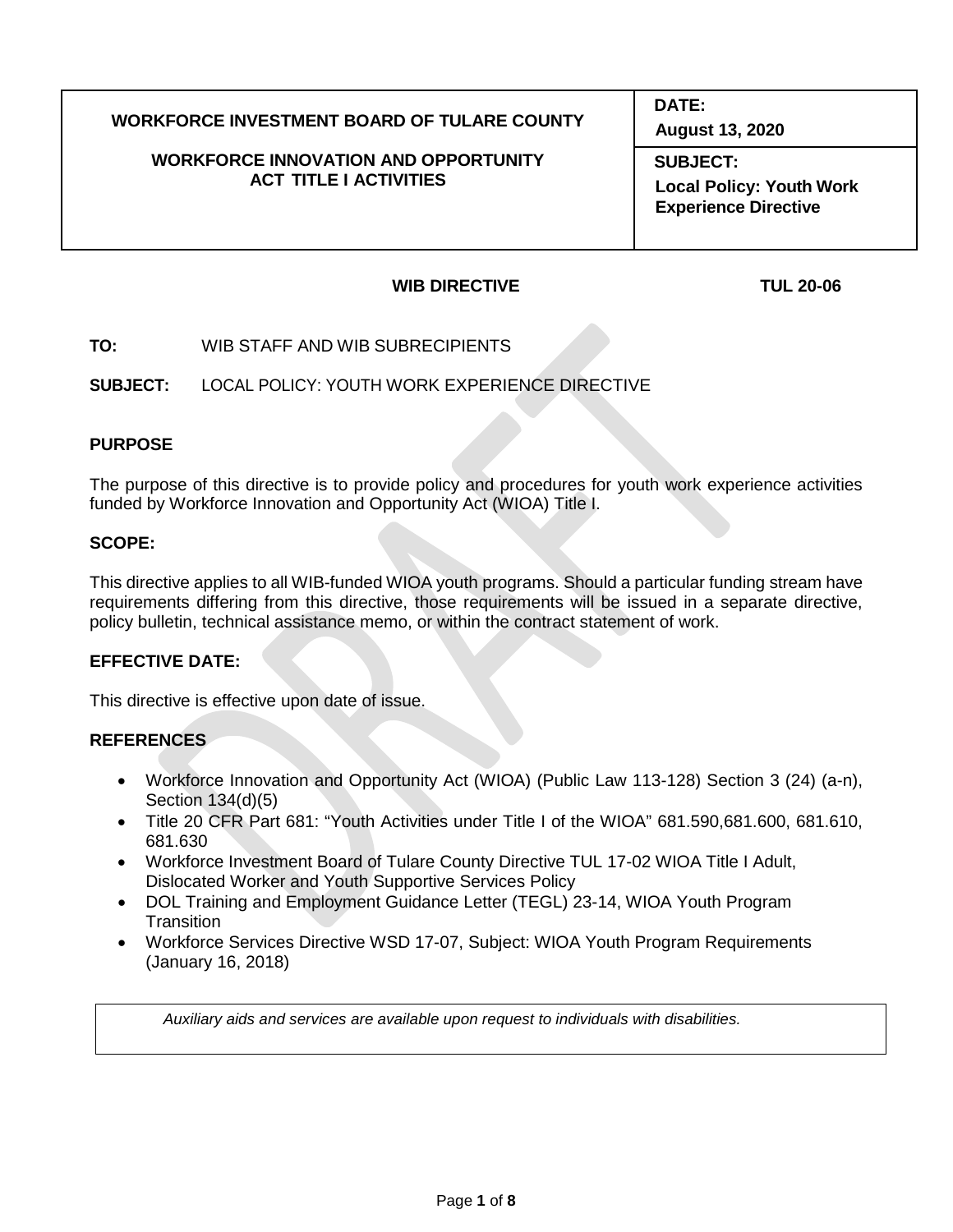## **WIB IMPOSED REQUIREMENTS**

This directive contains all WIB-imposed requirements.

## **FILING INSTRUCTIONS**

This directive supersedes TUL 14-02 dated April 10, 2014. Retain this directive until further notice.

#### **BACKGROUND**

The Workforce Innovation and Opportunity Act permits the use of work experience as a training activity for eligible youth participants. This policy establishes the criteria and the process by which work experience will be applied within WIOA regulations and local policy.

A work experience is a planned, structured learning experience that takes place in a guided learning environment in the workplace for a limited period of time. The work experience can be paid or unpaid and must include an academic and occupational education component. The WIOA places a priority on providing youth with occupational learning priorities and requires local areas to expend at least 20 percent of WIOA youth formula allocation on work experience, which may include wages and staffing cost for the development and management of work experience.

A work experience may be arranged with private for profit, non-profit, or public sectors. The work experience or internship may be paid or unpaid, as appropriate and consistent with other laws, such as the Fair Labor Standard Act.

The required academic and occupational education must include:

- Workforce preparation activities, basis academic skills, and hands-on occupational skills training
- May occur concurrently or sequentially with the work experience;
- Must be taught within the same time frame and connected to training a specific occupation, occupational cluster, or career pathway.

# **POLICY AND PROCEDURES**

#### **Participant Eligibility Criteria**

The Workforce Investment Board of Tulare County (WIB) has set the following criteria for an individual to qualify for a work experience:

- Must meet WIOA youth program eligibility; and
- Have completed WIB-approved work readiness training

Work Readiness Training Modules include but are not limited to the following:

#### **The Hiring Process – Module I**

- Job Application
- Resume & Cover Letter
- Interview and Follow-up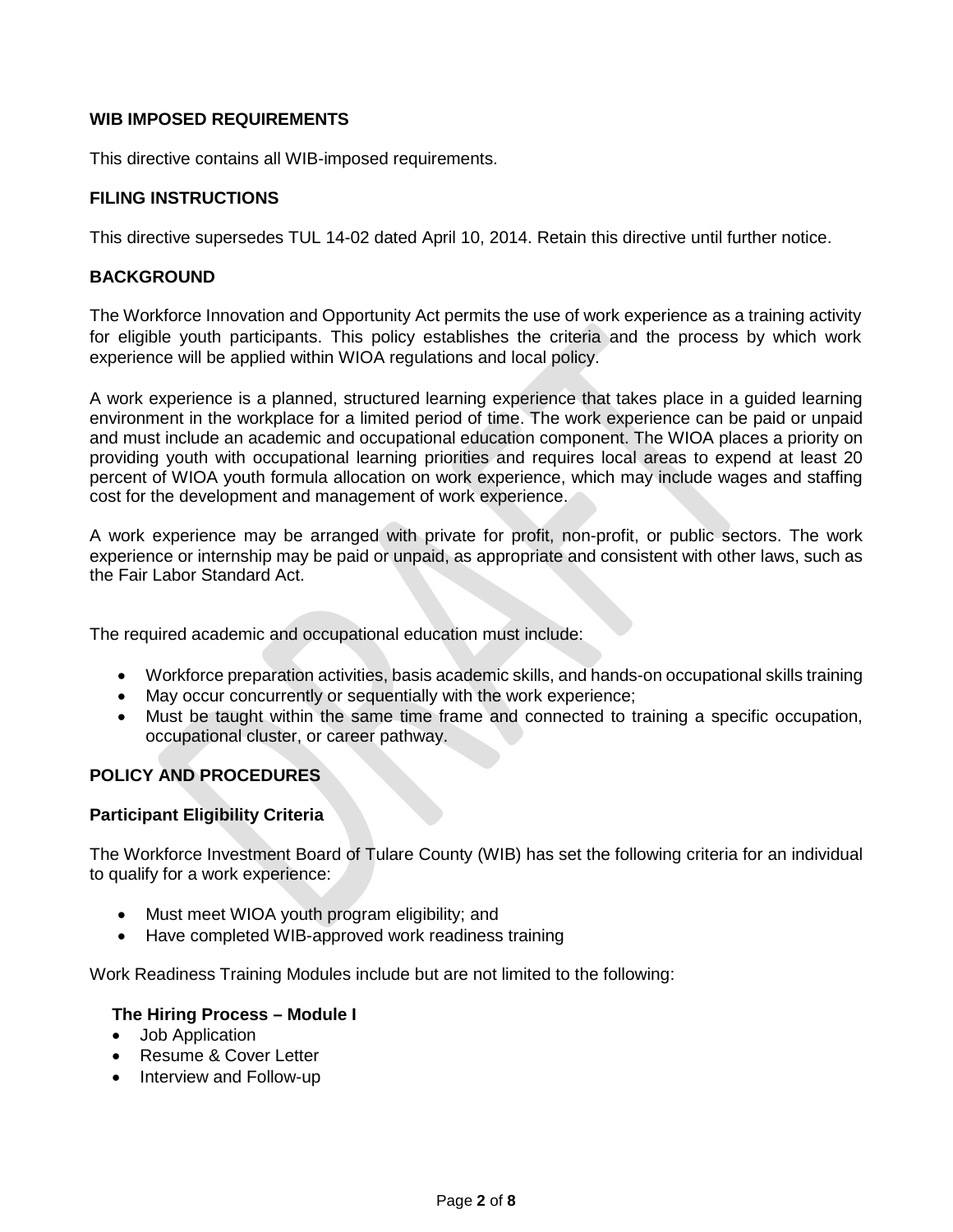## **Success in the Workplace – Module II**

- Appearance and Personal Habits
- Time Management (Punctuality, Attendance, Reliability)
- Communication and Teamwork (Attitude, Behavior, Courtesy, Teamwork)
- Personal Responsibility (Initiative and Personal Responsibility)

## **Life Skills – Module III**

- Money Management and Self-Sufficiency (Budget and Finances)
- Career Exploration and Education Planning (Career Exploration and Higher Education)

## **A Safety– Module IV**

- Workplace Ethics orientation and participant handbook
- Safety Practices and Labor Laws orientation and participant handbook
- Non-Discrimination and Sexual Harassment orientation and participant handbook
- Agency Information and Policies (i.e. timesheets, etc.) orientation and participant handbook

#### **Determination of Need for Work Experience**

Through an interview with youth participants, subrecipient staff must determine the youth's need for work experience services. Staff and participant must jointly develop an objective assessment and complete a skills gap analysis; and staff must provide career planning through local labor market information. Staff and participant must jointly develop an Individual Service Strategy (ISS) to identify education levels necessary to attain employment goals, career objectives, and an appropriate combination of services to achieve employment goals. The case notes must clearly contain the determination of need for training services.

Youth who do not have a high school diploma or its equivalent must be referred to an adult school to be assessed for completion of a diploma or equivalent prior to enrolling in a work experience. It is common knowledge when individual possess a high school diploma or its equivalent it increases the opportunity to apply for jobs with career growth, obtain company benefits and earn higher wages. Subrecipient staff shall assess youth for supportive services to provide the resources necessary to obtain a high school diploma. Youth may be concurrently enrolled in a work experience and high school diploma or equivalent classes online or in-person.

Youth who do not possess a diploma may choose not to enroll in a high school or equivalency class. Staff shall document in the case notes the youth declined and was provided information to enroll in classes. Additionally, staff will assess the youth for his/her career interests and goals and provide a work experience placement with a business to gain hand-on experience and skills.

For youth enrolled in an education or training component, subrecipient staff shall capture Measurable Skills Gains (MSG) while in training, and the credential upon attainment of a high school diploma or equivalent. Participant progress, MSG, and credential shall be noted in the participant case notes and a copy of the diploma uploaded to the file.

#### **Second Training Requests**

Individuals who previously received WIOA training services under current or previous applications such as a work experience, or Individual Training Account (ITA) must be approved by WIB Program Manager for a second training prior to development of the work experience.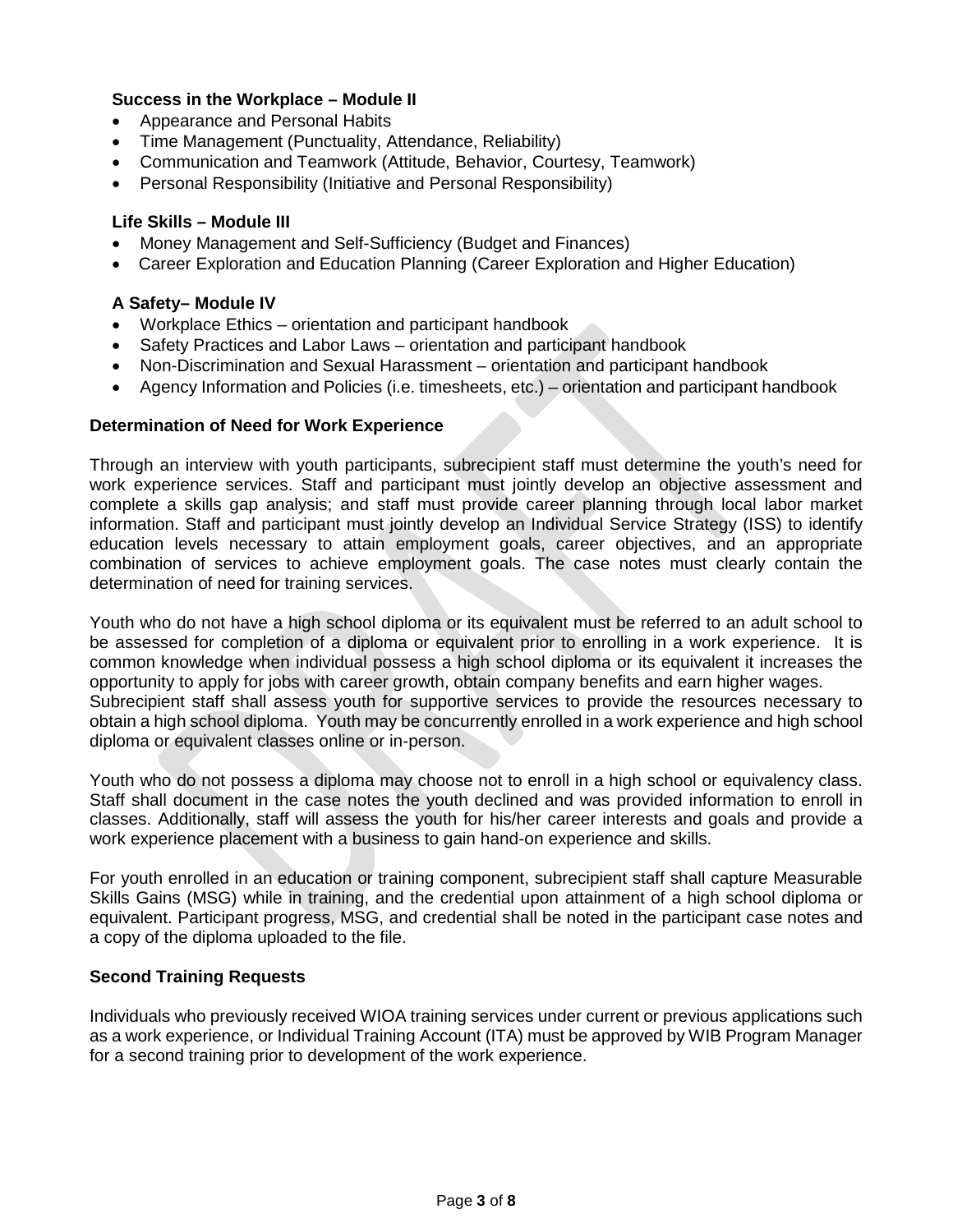# **Employer Eligibility Criteria (§683.270)**

A work experience may take place in a public, non-profit or private for profit sector workplace. Labor standards apply in any work experience placement where an employer/employee relationship exists, as defined by the Fair Labor Standards Act.

A business will NOT be eligible to participate as a work experience placement site when:

- a. A participant in a work experience activity displaces any currently employed individual(s) including a partial displacement such as a reduction in the hours of non-overtime work, wages, or employment benefits.
- b. A participant must not impair an existing contract for services or collective bargaining agreement.
- c. A participant in this program may not be employed in or assigned to a job if:
	- 1. Any other individual is laid off from the same or any substantially equivalent job;
	- 2. The employer has terminated the employment of any regular, unsubsidized employee or otherwise caused an involuntary reduction in its workforce with the intention of filling the vacancy so created with a work experience participant; or
	- 3. The job is created in a promotional line that infringes in any way on the promotional opportunities of currently employed workers; or
- d. The employer is a temporary employment agency, employee leasing firm or staffing agency.

# **The Subrecipient must complete the Pre-Award Survey WIB Form 20-03 with the employer to determine if the employer meets the employer eligibility criteria. (See Attachment A)**

## **Worksite Orientation**

Prior to the participant's first day on the work experience site, Subrecipients are required to conduct an orientation with the participant and work site supervisor. Both the participant and supervisor receive a copy of the Supervisor Handbook that includes the following information;

- Work experience hours, expectation and goals
- Child labor laws
- Occupational Health and Safety Guidelines
- Employer of record, payroll
- Time sheet, attendance, punctuality
- Disciplinary procedures
- Rights and responsibilities

A copy of the signed Supervisor Handbook Receipt will be maintained in the participant's file.

# **Work Experience Worksite Agreement Requirements**

A work experience activity is intended to assist eligible individuals to establish a work history, demonstrate work success, and to develop the skills that lead to entry into unsubsidized employment and fosters job retention. Work experience provides an opportunity to enter into the workforce to acquire, through close supervision, an appreciation of workplace norms that may include self-discipline, interpersonal skills, attendance and accountability, understanding compensation, and learning to appreciate and meet employers' reasonable expectations. This applies particularly to individuals with no employment, chronically unemployed or have an inconsistent work history. If a participant was previously employed by the worksite employer, the participant may only return to the worksite for training in a different job classification and receive training in an increasingly more complex position.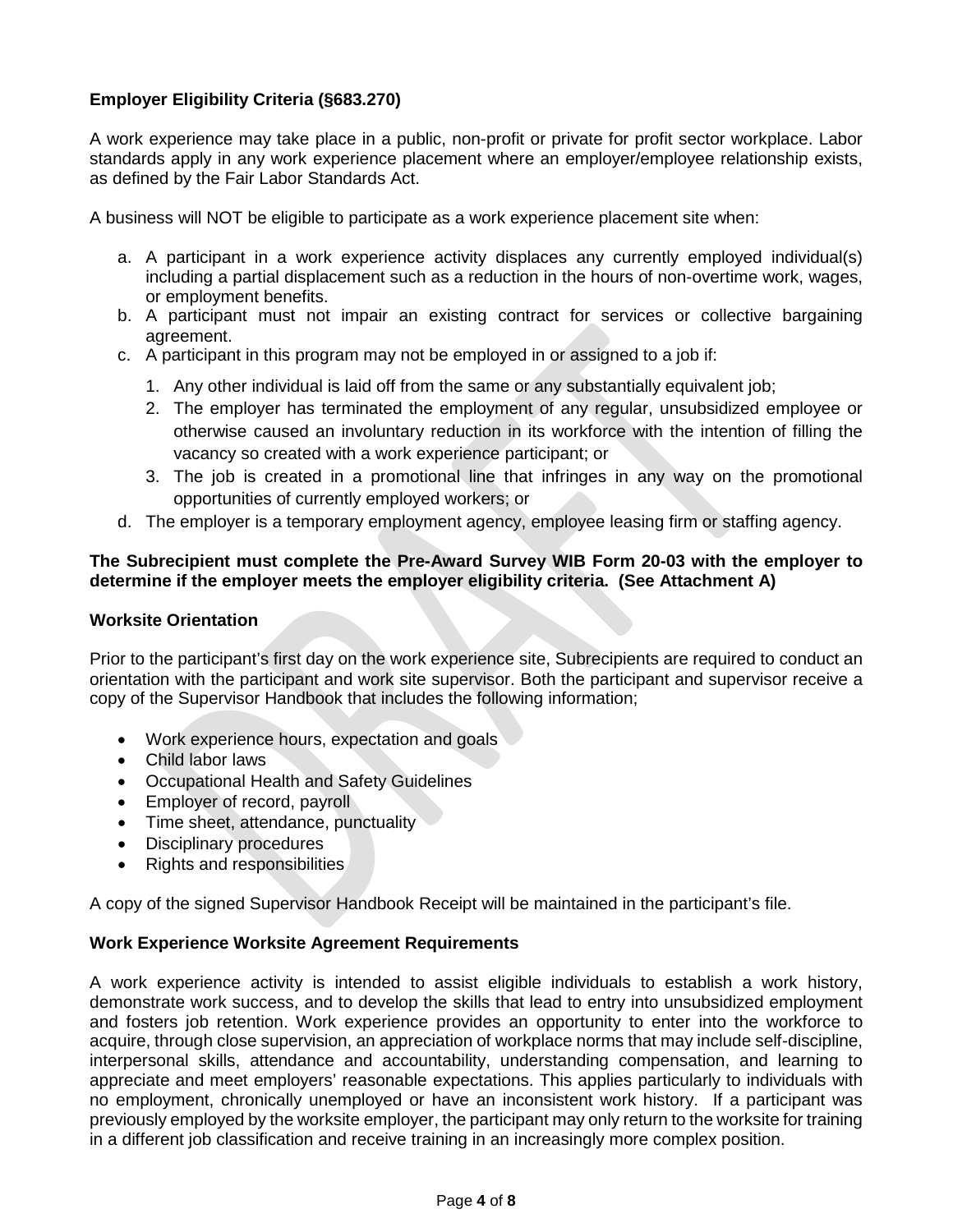# **Work Permits**

Subrecipient must ensure youth participants planning to enroll in a work experience have the appropriate permits to employ and work. California Law requires that all minors less than 18 years of age, employed in the State of California must have a permit to work. Schools and/or school district offices issue Permits to Employ and Work. Permits are always required for minors, even when school is not in session. Work permits must be maintained at the worksite and in the participant file.

If a student has a high school diploma and or equivalent before their 18<sup>th</sup> birthday, a work permit is not required. Verification of diploma is required prior to the start of the work experience.

#### **Workplace Safety and Child Labor Laws**

All employers, worksites, or agencies providing employment, work experience or training for youth must comply with applicable child labor laws. Youth under the age of 18 may not be employed or trained in any occupation using gasoline or electric power tools, large shop tools or equipment such as drill presses, table saws, welding torches or power equipment (including motor vehicles) while enrolled in any WIB sponsored activity.

Youth between the ages of 18 to 21, if employed in an occupation using potentially hazardous tools, equipment or materials, must be provided with instruction of the proper use of appropriate safety equipment. This would include, but is not limited to, hard hats, safety glasses, steel-toed shoes and protective clothing or gloves.

#### **Work Experience Duration**

A work experience will be of limited duration and must be at least 160 hours and may not exceed 320. WIB approval will be required if hours are less than 160 and greater than 320. hours. The hours assigned must be based on the complexity of the occupation and skill sets the participant is expected to learn for the duration of the work experience. The minimum pay rate is the California minimum wage and the maximum pay rate may not exceed \$2 above minimum wage. Any deviation from the hours and pay rate described in this policy must be approved by WIB staff prior to establishing a work experience agreement with the employer.

The following factors should be considered when determining the duration of the work experience.

- Participant skill level and knowledge
- Type of work to be performed
- Required skillset for the work experience
- Training objectives

# **Participant Compensation**

During the term of the agreement, the participant will be compensated only for actual work hours performed at the worksite. Compensation shall be paid directly to the participant by the Subrecipient upon receipt of an accurately completed, signed time-sheet confirmed by the participant and worksite supervisor. Overtime and holiday work by the participant is prohibited under the worksite agreement. However, if the worksite employer does not adhere to the worksite agreement prohibition, and instructs a participant(s) to work overtime or on a holiday, it is the Subrecipient's responsibility to compensate the participant(s). The participant's pay rate must be the same as other employees directly hired by the company in the same position.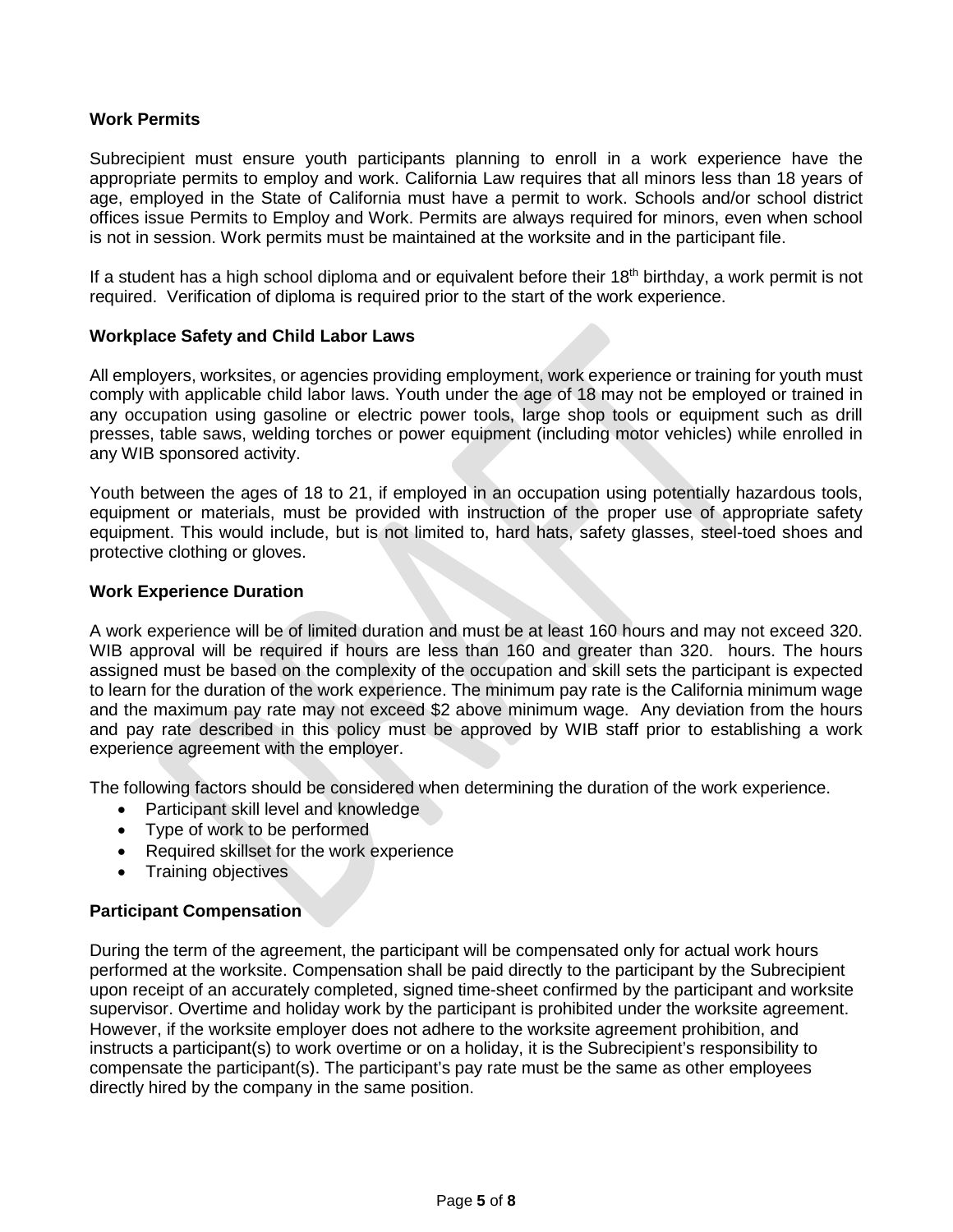# **Work Experience Work Site Agreement- Attached B**

The Work Experience Work Site Agreement must be developed using WIB Form 20-04, attachment B and it shall specify the following information:

- Participant Name and CalJOBS application number
- Job Title
- Subrecipient and grant code
- Training dates
- Total training hours, hourly rate, and training wages
- Business information (physical address)
- Supervisor name and title

The Work Site Agreement details the specific guidelines that must be followed by the employer, participant and Subrecipient. The Work Site Agreement must be signed by the employer, participant and Subrecipient's authorized representative. The agreement must be reviewed and approved by the supervisor of the staff establishing the worksite agreement.

# **Youth Task-Oriented Training Plan (TOTP) – Attachment C**

A Youth Task-Oriented Training Plan WIB Form 20-06 must be developed by the employer and Subrecipient staff using the employer's job description or O\*NET definition. The TOTP will serve as a guide for the participant to gain knowledge and experience for the position.

The participant's progress must be rated based on the rating scale (1-4 listed below) at the follow-up site visits. The employer and subrecipient must sign the completed Worksite Plan and distribute copies to the employer, participant, and upload a copy in the participant's file.

Rating Scale

- 1. Participant is not making satisfactory progress.
- 2. Participant is making progress, but less than satisfactory level.
- 3. Participant is making progress at satisfactory level.
- 4. Participant has achieved proficiency in this skill.

# **Advanced Individual Fund Tracking (AIFT)**

The subrecipient will create a voucher in the participant file to allocate funds for work experience agreements for each participant.

#### **Amendments – Attachment D**

Any amendments to the executed Work Experience Agreement must be made on the Amendment to Work Experience Worksite Agreement Form, Attachment D. Amending a Work Experience Worksite Agreement must be case noted, and include the reason for changes to the original Worksite Agreement.

Instances that require WIB approval include:

- An increase of participant's work experience hours that exceed 320.
- An increase to the hours and to amount to be expended.

Requests to increase amounts to be expended or to exceed 320 hours, an email request shall be sent to the WIB Youth Program Coordinator.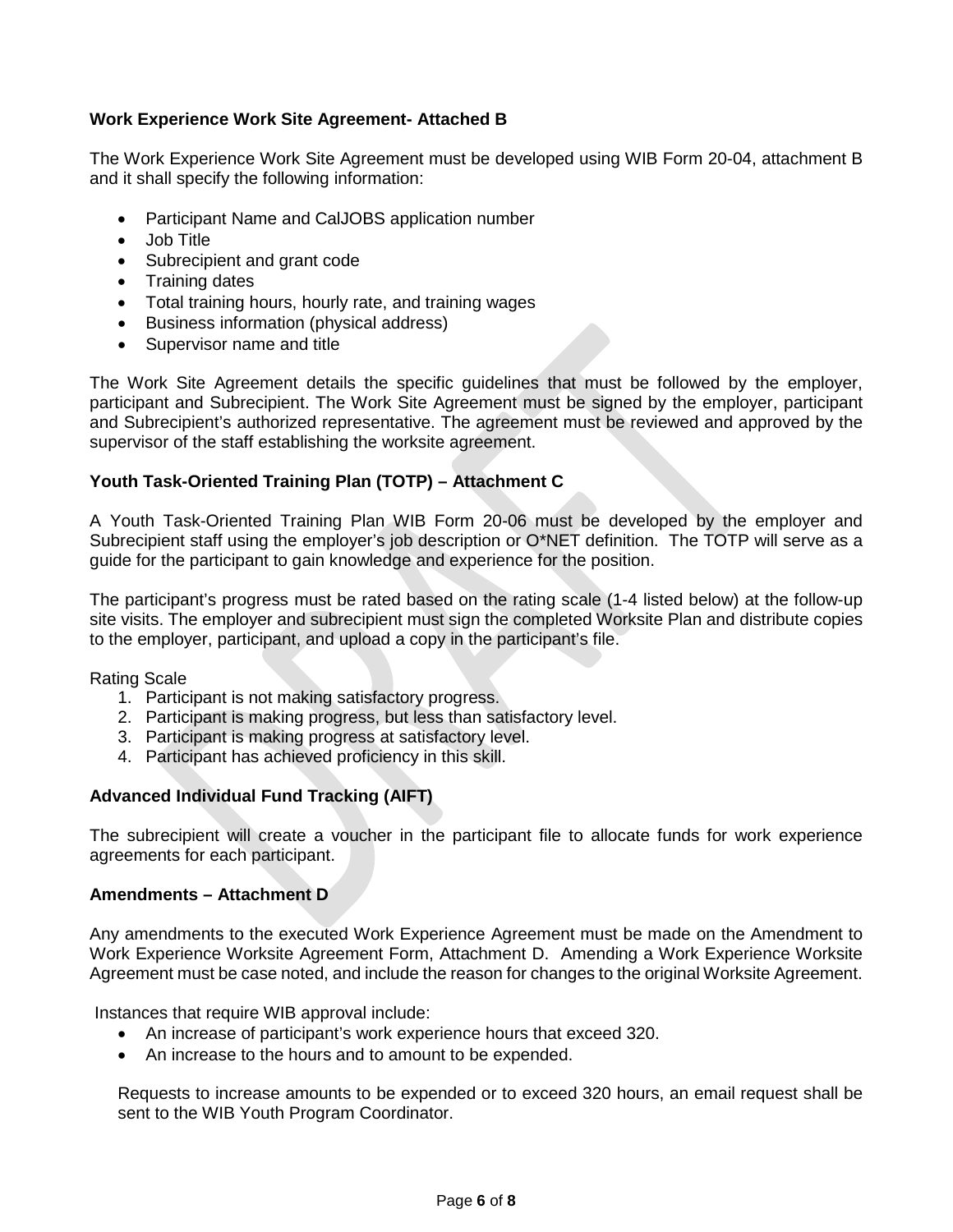Does not require WIB approval:

• Extending the worksite agreement end date to allow the participant to complete training and when there is no change to the amount to be expended.

## **Employer of Record**

Work experience establishes an employer-employee relationship that must follow applicable laws and regulations. The subrecipient shall comply with wage hour laws, minimum wage laws, unemployment insurance, workers' compensation, employee benefit provisions of the Patient Protection and Affordable Care Act (ACA), and all labor law requirements including the provisions of AB 1522 Sick Leave Act of 2014, as applicable to participants in subsidized employment.

Work Experience are time-limited and wage-paid work experiences that are subsidized up to 100 percent. The Subrecipient will serve as the employer of record and maintain a time and attendance and wage payment system. In addition, the subrecipient will monitor participant and worksite progress.

The work experience Worksite Agreement and associated documents, TOTP, pre-award survey, time and attendance records, wage and benefit payment information, and all progress reports for a given participant are to be maintained in the participant file. Subrecipient will provide any and all Federal, State, County, and WIB monitors and auditors with access to such records given reasonable notice.

#### **Participant Follow-Up**

Subrecipient must contact the participant the first day of work to verify actual start date of training. Contact must be conducted with participants at a minimum bi-weekly or more often depending upon the worksite evaluation. Follow-up will determine if additional services are needed; such as counseling, support services, as well as addressing work-related challenges that may arise. These follow-ups results must be documented in participant's file.

#### **Supportive Services**

The Subrecipient shall provide participants access to resources necessary to enable their participation in career and training services. Services may include, but are not limited to, transportation assistance, educational testing, interview attire, appropriate work attire and work-related tools. Refer to WIB Directive TUL 17-02 WIOA Title I Adult, Dislocated Worker and Youth Supportive Service Directive for further guidance.

# **Participant's File**

The participant's file must be maintained throughout the work experience and all contacts with the participant and/or employer must be documented in the case notes. Participant's IEP must be updated to reflect work experience training services.

Activity Code 425 (Work Experience) projected begin and end dates must be updated to reflect the actual beginning and end date of the work experience agreement, including any changes to start and end dates through the Work Experience Worksite Amendment.

The work experience Worksite Agreement, Work Experience Worksite Plan, and Pre-Award Survey must be scanned into the participant's file, no later than 10 business days from the start of the work experience. The Worksite Plan and employee payroll records/timecards must also be uploaded each month until the end of the work experience activity, including the final Worksite Plan.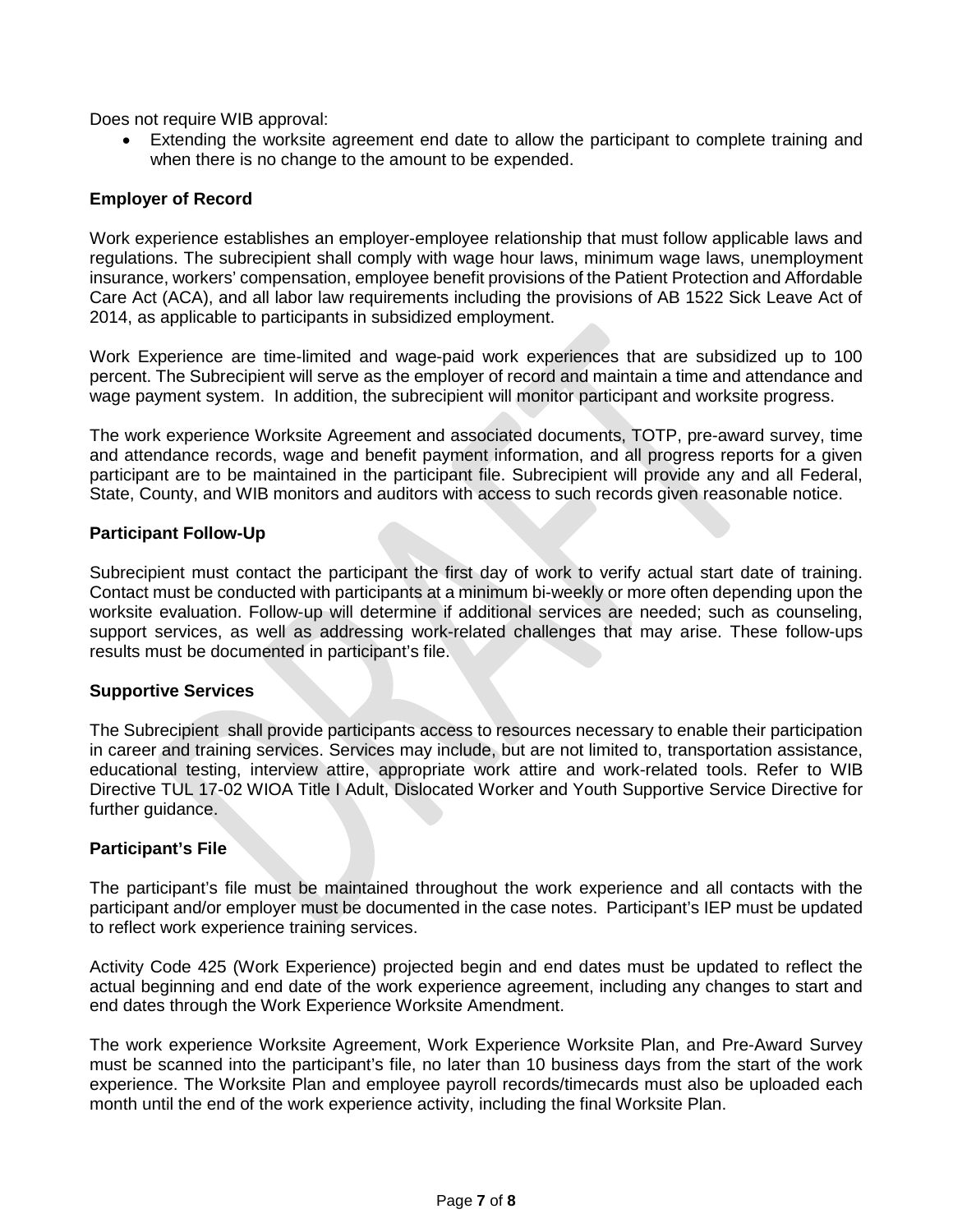# **Worksite Monitoring**

The work experience worksite shall be monitored periodically by the Subrecipient issuing the agreement to assure safety, labor laws, adequate supervision, and adherence of the training plan.

#### **Action/Implementation**

This policy is to be used by WIB Subrecipient when implementing paid work experience opportunities for eligible WIOA Youth participants.

#### **INQUIRIES**

Questions regarding this directive may be made to the WIB, at (559) 713-5200.

Adam Peck Executive Director

#### AP:DM:mr:dl

#### **Attachments:**

- A. Pre-Award Survey.docx
- B. Work Experience Work Site Agreement .docx
- C. Youth Task-Oriented Training Plan.doc
- D. Amendment to Work Experience Worksite Agreement .docx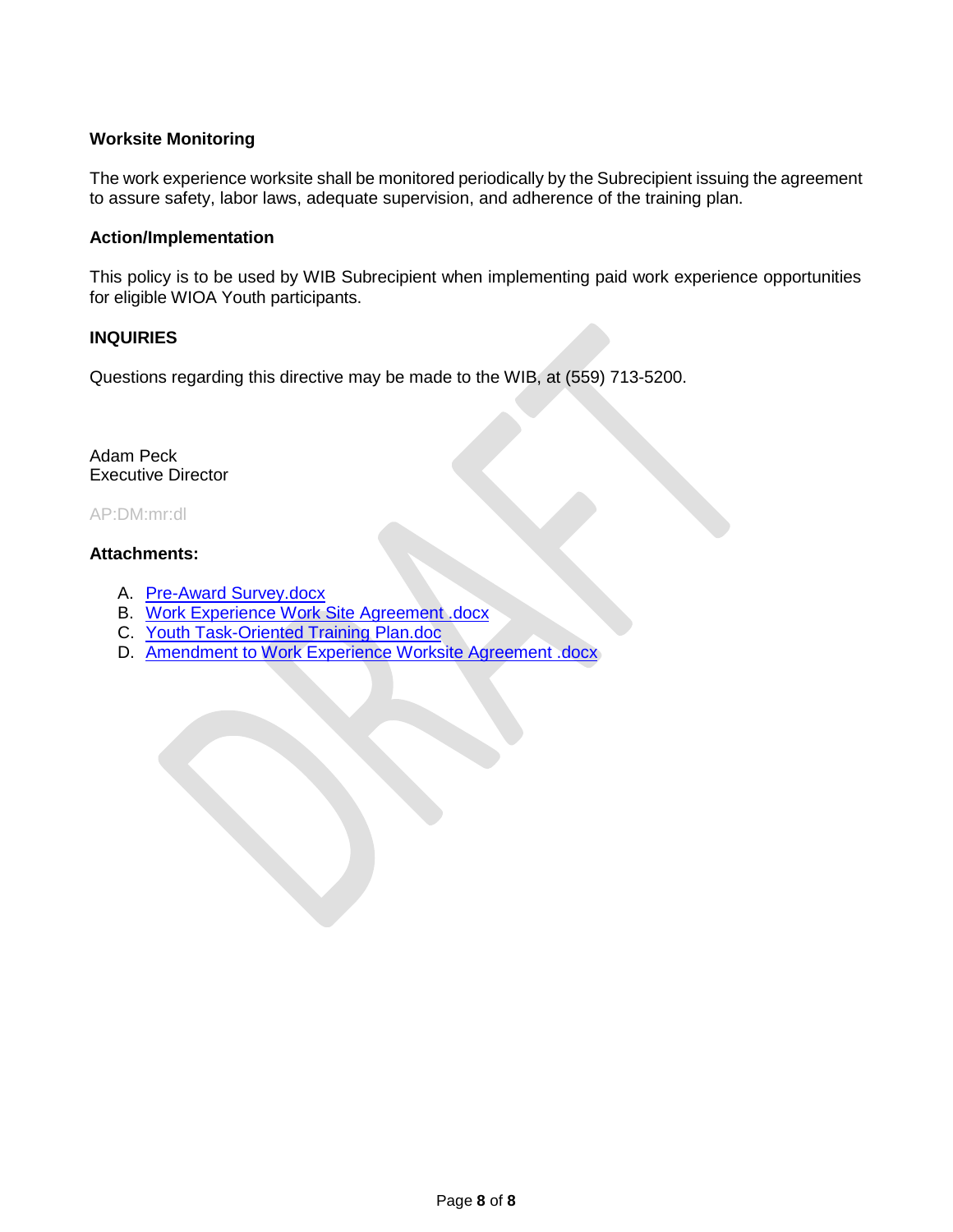

# **WORKFORCE INVESTMENT BOARD OF TULARE COUNTY PRE-AWARD SURVEY**

| Address:<br>City:                                                                                                      | State:                |
|------------------------------------------------------------------------------------------------------------------------|-----------------------|
| Service Provider:<br>Date of Interview:                                                                                |                       |
| Business Official Providing Information:                                                                               |                       |
| Have there been any safety, wage, hour, or child labor violations during the past 12<br>1.<br>months? If yes, explain: | Yes  <br>No           |
| Does accounting system document cash received, state and federal tax<br>2.<br>withholding and FICA deductions?         | Yes  <br>No           |
| Are health and safety standards being met as established by law?<br>3.                                                 | Yes  <br>No           |
| Does the employer comply with applicable business licensing, taxation, and insurance<br>4.<br>requirements?            | Yes l<br>No           |
| Has union concurrence been obtained? $N/A$<br>5.                                                                       | Yes $ $<br>No         |
| Are wages comparable to similar positions?<br>6.                                                                       | $Yes \mid \mid$<br>No |
| Have any employees been laid-off in the past 6 months? (If yes, list #<br>7.                                           | Yes<br>No.            |

The employer stipulates and agrees by signing below the business has operated at its current location for at least 120 days. If less than 120 days the business employees were not laid off at the previous location as a result of the relocation.

Employer Signature Date Date Service Provider Signature Date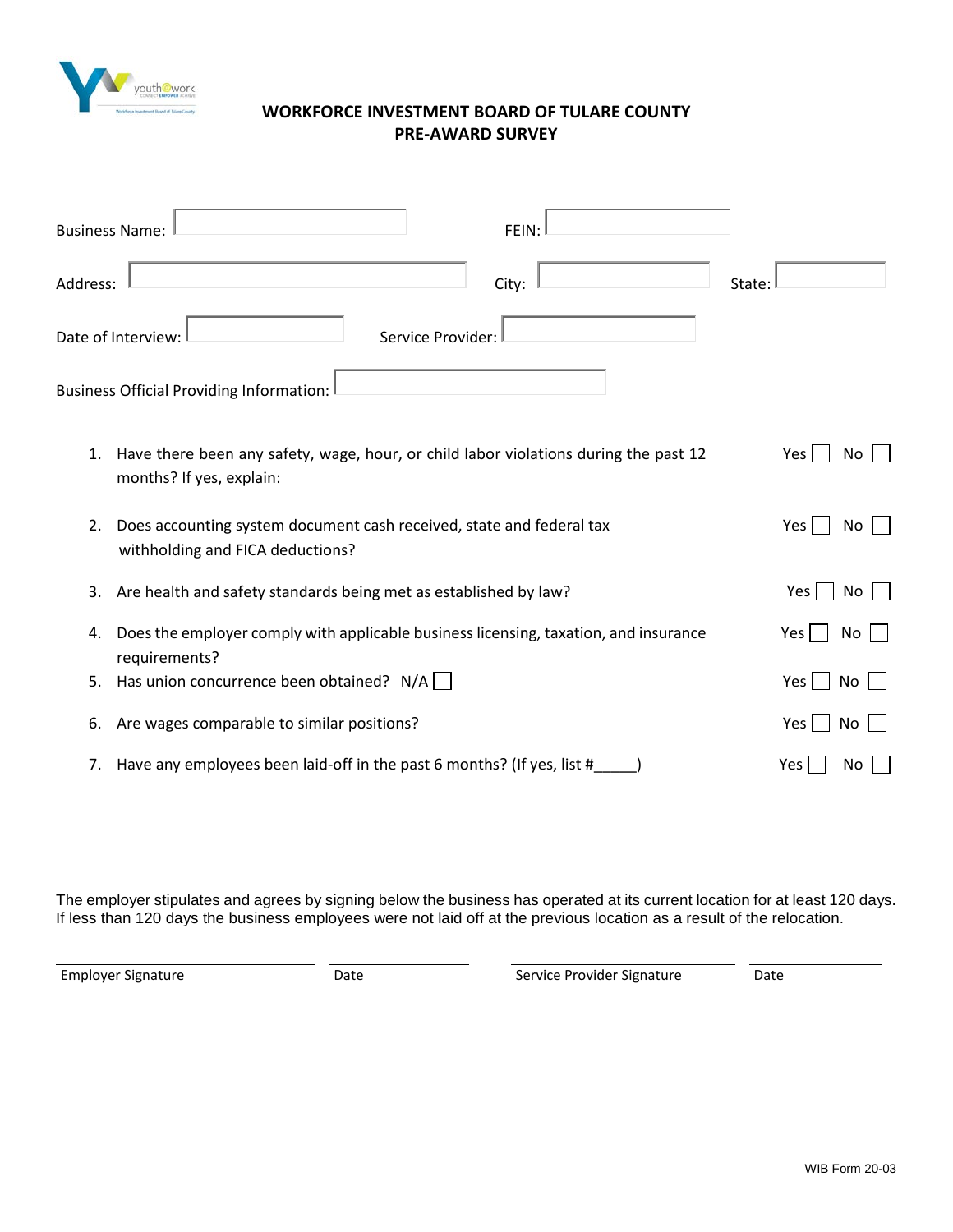

# **WORKFORCE INVESTMENT BOARD OF TULARE COUNTY**

# **WORK EXPERIENCE WORKSITE AGREEMENT**

| Participant Name:                                                                                                                                                                                                                                                                                                                                                                                                                                                                                                                                                                                                                                                                                                            |                 |                                                  |  |  |  |  |
|------------------------------------------------------------------------------------------------------------------------------------------------------------------------------------------------------------------------------------------------------------------------------------------------------------------------------------------------------------------------------------------------------------------------------------------------------------------------------------------------------------------------------------------------------------------------------------------------------------------------------------------------------------------------------------------------------------------------------|-----------------|--------------------------------------------------|--|--|--|--|
| Job Title:                                                                                                                                                                                                                                                                                                                                                                                                                                                                                                                                                                                                                                                                                                                   |                 | App#:                                            |  |  |  |  |
| Service Provider:                                                                                                                                                                                                                                                                                                                                                                                                                                                                                                                                                                                                                                                                                                            |                 | OSY or ISY:                                      |  |  |  |  |
| This agreement provides worksite training opportunities for participants eligible to receive services under Title I of the Workforce<br>Innovation and Opportunity Act (WIOA). Worksite training assignments must comply with all WIOA rules and regulations as set forth<br>by the United States Department of Labor (DOL), the State of California, the Workforce Investment Board of Tulare County (WIB), and<br>the requirements of the Service Provider, as a representative of the WIB, and with all federal, state, and local labor laws. The Service<br>Provider will pay participant wages and carry Worker's Compensation Insurance for the participant(s) placed on a worksite training<br>assignment under WIOA. |                 |                                                  |  |  |  |  |
| This agreement is entered into on                                                                                                                                                                                                                                                                                                                                                                                                                                                                                                                                                                                                                                                                                            | by and between  |                                                  |  |  |  |  |
| executing this agreement on behalf of and as a Service Provider of the WIB, and<br>hereinafter referred to as the Worksite.                                                                                                                                                                                                                                                                                                                                                                                                                                                                                                                                                                                                  |                 |                                                  |  |  |  |  |
| The term of this agreement is from<br>through!<br>WIOA Title I funding allocations received by the WIB. Agreement may be adjusted as necessary to meet funding requirements.                                                                                                                                                                                                                                                                                                                                                                                                                                                                                                                                                 |                 | . All contractual agreements are contingent upon |  |  |  |  |
| The participant shall be paid for actual training hours at the rate of 100% of the hourly starting wage of                                                                                                                                                                                                                                                                                                                                                                                                                                                                                                                                                                                                                   |                 | not to                                           |  |  |  |  |
| exceed the total amount of<br>in training wages, and                                                                                                                                                                                                                                                                                                                                                                                                                                                                                                                                                                                                                                                                         |                 | total training hours.                            |  |  |  |  |
| Worksite training assignments shall comply with all conditions, assurances and provisions of this agreement, and the occupational<br>skills training as defined in the "Worksite Plan".                                                                                                                                                                                                                                                                                                                                                                                                                                                                                                                                      |                 |                                                  |  |  |  |  |
|                                                                                                                                                                                                                                                                                                                                                                                                                                                                                                                                                                                                                                                                                                                              | <b>WORKSITE</b> |                                                  |  |  |  |  |
| Business/Worksite Name                                                                                                                                                                                                                                                                                                                                                                                                                                                                                                                                                                                                                                                                                                       |                 | Authorized Representative                        |  |  |  |  |
| <b>Street Address</b>                                                                                                                                                                                                                                                                                                                                                                                                                                                                                                                                                                                                                                                                                                        |                 | Title of Authorized Representative               |  |  |  |  |
|                                                                                                                                                                                                                                                                                                                                                                                                                                                                                                                                                                                                                                                                                                                              |                 |                                                  |  |  |  |  |
| City, State, Zip                                                                                                                                                                                                                                                                                                                                                                                                                                                                                                                                                                                                                                                                                                             |                 | Signature of Authorized Representative           |  |  |  |  |
| Phone Number                                                                                                                                                                                                                                                                                                                                                                                                                                                                                                                                                                                                                                                                                                                 |                 | Date                                             |  |  |  |  |
| <b>PARTICIPANT</b>                                                                                                                                                                                                                                                                                                                                                                                                                                                                                                                                                                                                                                                                                                           |                 |                                                  |  |  |  |  |
|                                                                                                                                                                                                                                                                                                                                                                                                                                                                                                                                                                                                                                                                                                                              |                 |                                                  |  |  |  |  |
| <b>Participant Name</b>                                                                                                                                                                                                                                                                                                                                                                                                                                                                                                                                                                                                                                                                                                      |                 | <b>Participant Signature</b>                     |  |  |  |  |
| Job Title                                                                                                                                                                                                                                                                                                                                                                                                                                                                                                                                                                                                                                                                                                                    |                 | Date                                             |  |  |  |  |
| <b>SERVICE PROVIDER</b>                                                                                                                                                                                                                                                                                                                                                                                                                                                                                                                                                                                                                                                                                                      |                 |                                                  |  |  |  |  |
|                                                                                                                                                                                                                                                                                                                                                                                                                                                                                                                                                                                                                                                                                                                              |                 |                                                  |  |  |  |  |
| Agency                                                                                                                                                                                                                                                                                                                                                                                                                                                                                                                                                                                                                                                                                                                       |                 | Signature of Authorized Representative           |  |  |  |  |
| Authorized Representative                                                                                                                                                                                                                                                                                                                                                                                                                                                                                                                                                                                                                                                                                                    | Date            |                                                  |  |  |  |  |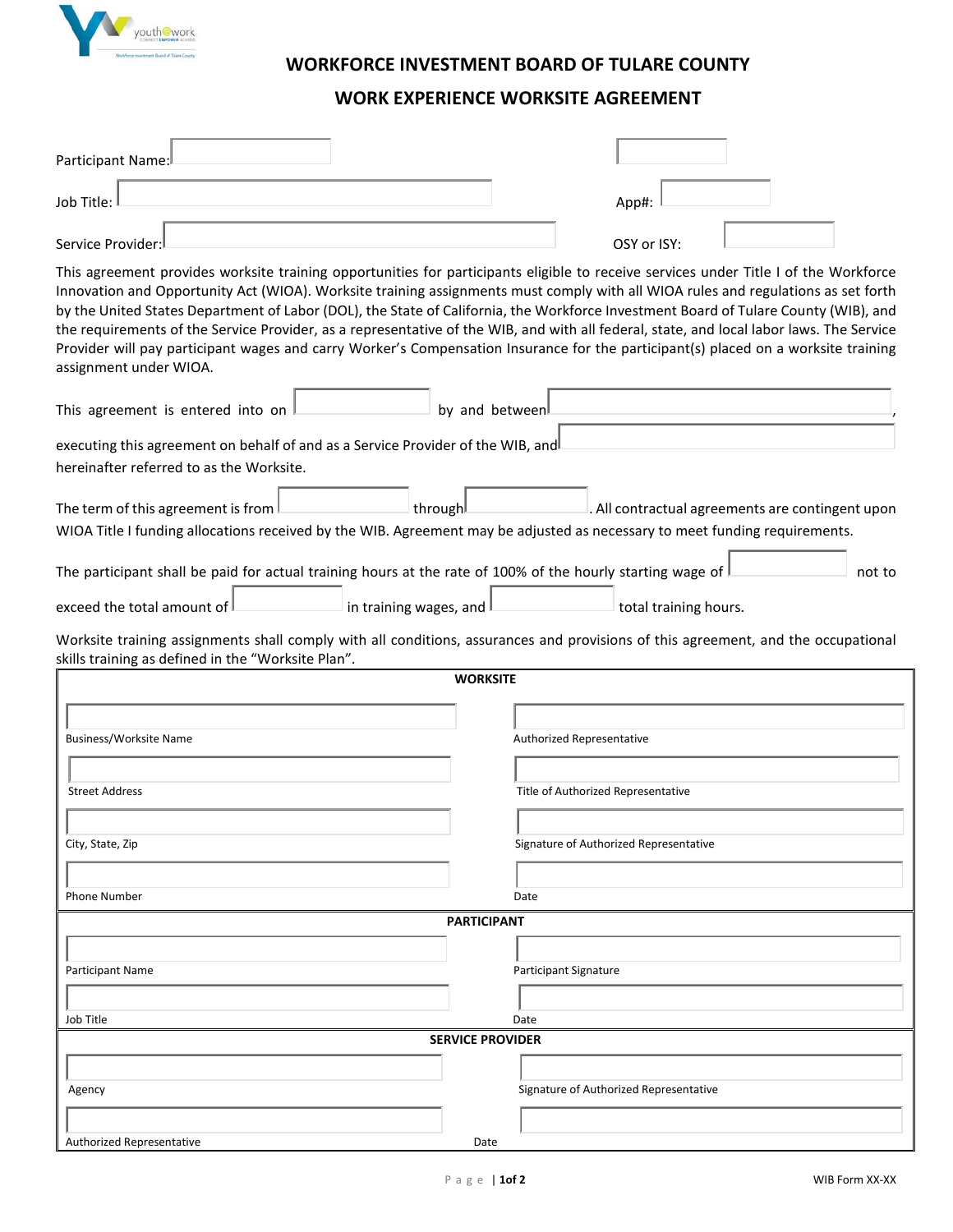

#### WORKFORCE INVESTMENT BOARD OF TULARE COUNTY

#### CONDITIONS, ASSURANCES AND PROVISIONS

- 1. Participant will be paid only for actual hours on the worksite. Holiday and overtime work by participant is prohibited.
- 2. The Worksite Agreement will be updated or replaced as appropriate and necessary.

#### The Worksite Supervisor agrees to:

- 1. Provide training to the trainee in adherence with the Worksite Training Agreement.
- 2. Provide reasonable and proper supervision and instruction regarding the trainee's duties and other training activities. The Worksite Supervisor also agrees to provide a substitute supervisor when the regular supervisor is absent
- 3. Allow the Service Provider representatives to monitor all conditions and activities involved in performing this Agreement. The Worksite Supervisor must assure the following:
	- a) No currently employed worker will be displaced by a participant. This includes partial displacement such as reduction in hours of nonovertime work, wages or employment benefits.
	- b) No training assignment will infringe upon the promotional opportunities of currently employed individuals.
	- c) No participant shall be placed in positions substantially equivalent to positions for which employees have been laid off.
	- d) The participant will not engage in political or sectarian activities.
	- e) The participant will not assist in the operation or maintenance of that part of any facility which is used for religious instruction or worship.
	- f) Appropriate standards of health and safety and a drug free workplace will be maintained.
	- g) Adequate insurance will be in effect at all times.
- 4. Not provide a training assignment under this program for a member of the worksites immediate family or an individual previously employed by the worksite employer.
- 5. Will not subcontract the services of the trainee provided under this agreement.
- 6. Certify throughout the term(s) of training, proper personal and property liability insurance and, if required, appropriate bonding. The worksite shall provide proof of said coverage prior to the trainee commencing training.
- 7. Obtain the concurrence of appropriate bargaining entity, when a collective bargaining agreement exists, in order to insure compliance of the prescribed training with the terms of said agreement.
- 8. Will communicate with the Service Provider prior to affecting disciplinary action.
- 9. Provide job orientation to all participants as related to work policies, job safety, and job expectations. The work policies and job expectations for trainees must be the same as for non-trainees at the worksite.
- 10. Provide sufficient work to occupy the participant's work hours and shall provide sufficient equipment and/or material to enable the participant to carry out the work assignments.
- 11. Immediately report all job injuries to Service Provider in order that medical claims can be processed for worker compensation.
- 12. In the event that a worksite is negligent in the responsibilities agreed to in this document, the worksite:
	- a) May not be used at a future date, and
	- b) Is financially responsible for costs deemed illegal by auditors or monitors.

#### The Service Provider will:

- 1. Be the employer of record and will provide counseling, guidance, and corrective action to the participant during the training period.
- 2. Make referral to the worksite for eligible participants in the program.
- 3. Provide Worker's Compensation insurance and pay applicable FICA contribution.
- 4. Provide orientation to each worksite supervisor covering the program requirement prior to the trainee referral or the actual work.
- 5. Comply with all State and Federal laws regarding payment of minimum wage, hours of work, and compliance with State and Federal laws, which prohibit discrimination based up sex, race, religion, and other discriminatory motivated reasons.
- 6. Inform the trainee of the grievance procedures, nepotism rules, health and safety standards, and equal pay and non-discrimination assurances.
- 7. Ensure the minimum starting rate for a participant under this contract shall be the Worksite's normal or comparable entry wage for the occupation for which he or she is being trained, but no less than minimum wage.
- 8. The Service Provider is financially responsible for any prohibited costs deemed by auditors and/or monitors.
- 9. All parties agree that any modifications to the terms of this Agreement must be in writing and signed by all parties hereto.
- 10. There are no oral understandings or agreements incorporated herein.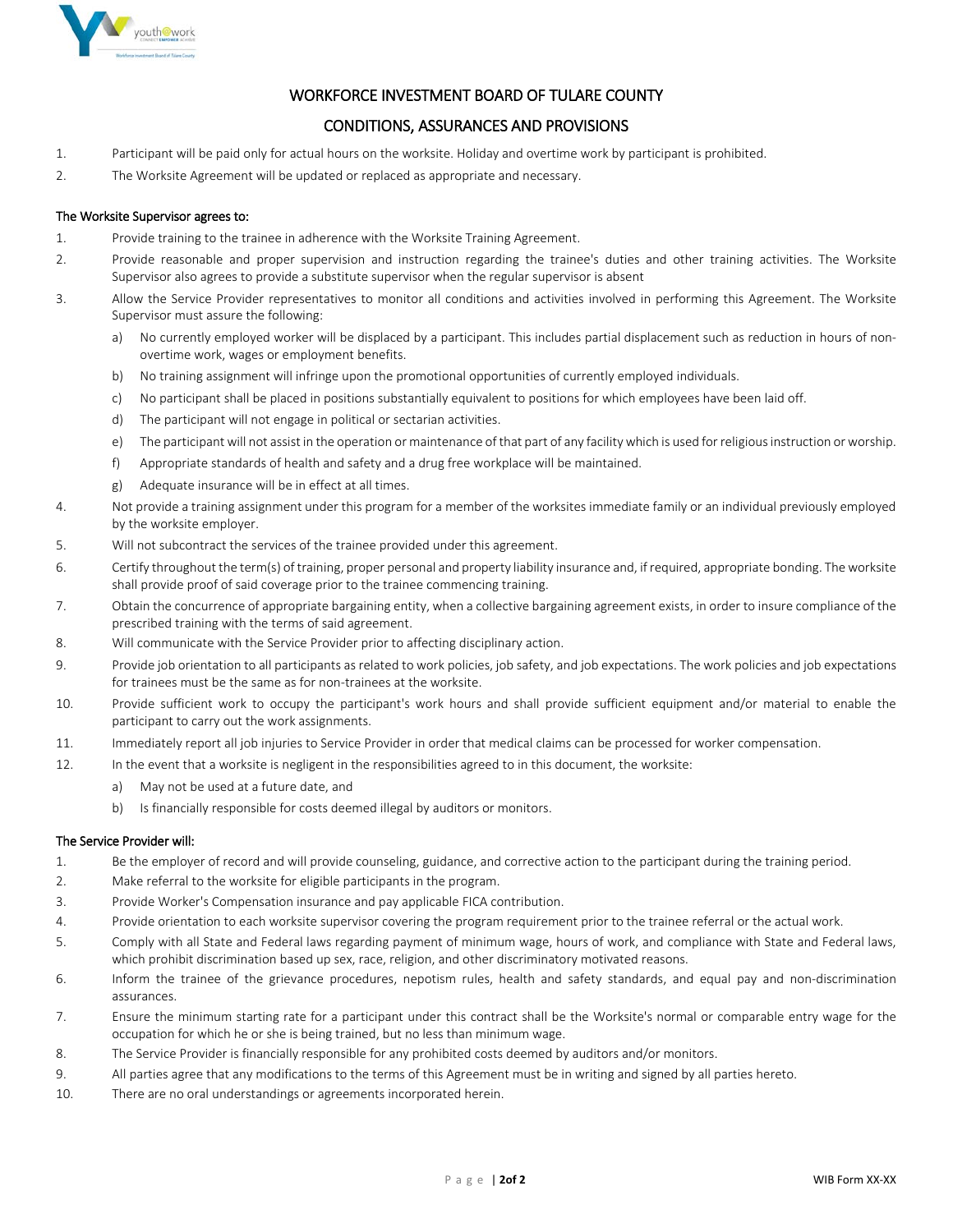

# **Amendment to**

# **Work Experience Worksite Agreement**

#### **Original Contract Information**

| <b>Participant's Name:</b>                                              |                         |  |  |  |
|-------------------------------------------------------------------------|-------------------------|--|--|--|
| <b>Hourly Wage Rate:</b>                                                |                         |  |  |  |
| <b>Beginning Date:</b>                                                  | <b>Ending Date:</b>     |  |  |  |
| <b>Number of Weeks:</b>                                                 | <b>Number of Hours:</b> |  |  |  |
|                                                                         | <b>Changes</b>          |  |  |  |
| <b>Effective Date of Change: </b>                                       |                         |  |  |  |
| <b>Participant's Name:</b>                                              | $O*NET:$                |  |  |  |
| <b>Hourly Wage Rate:</b>                                                |                         |  |  |  |
| <b>Beginning Date:</b>                                                  | <b>Ending Date:</b>     |  |  |  |
| <b>Number of Weeks:</b>                                                 | <b>Number of Hours:</b> |  |  |  |
| <b>Description of training:</b>                                         |                         |  |  |  |
| Justification of change: (i.e., update of IEP, upgrade, pay raise etc.) |                         |  |  |  |

**Except as provided above, all terms of the original Transitional Jobs agreement remains full force and effect. In witness whereof, the parties thereto, have executed this contract on the date first written.** 

**Employer Signature Date Service Provider Signature Date**

CONDITIONS, ASSURANCES AND PROVISIONS

2. The Worksite Agreement will be updated or replaced as appropriate and necessary.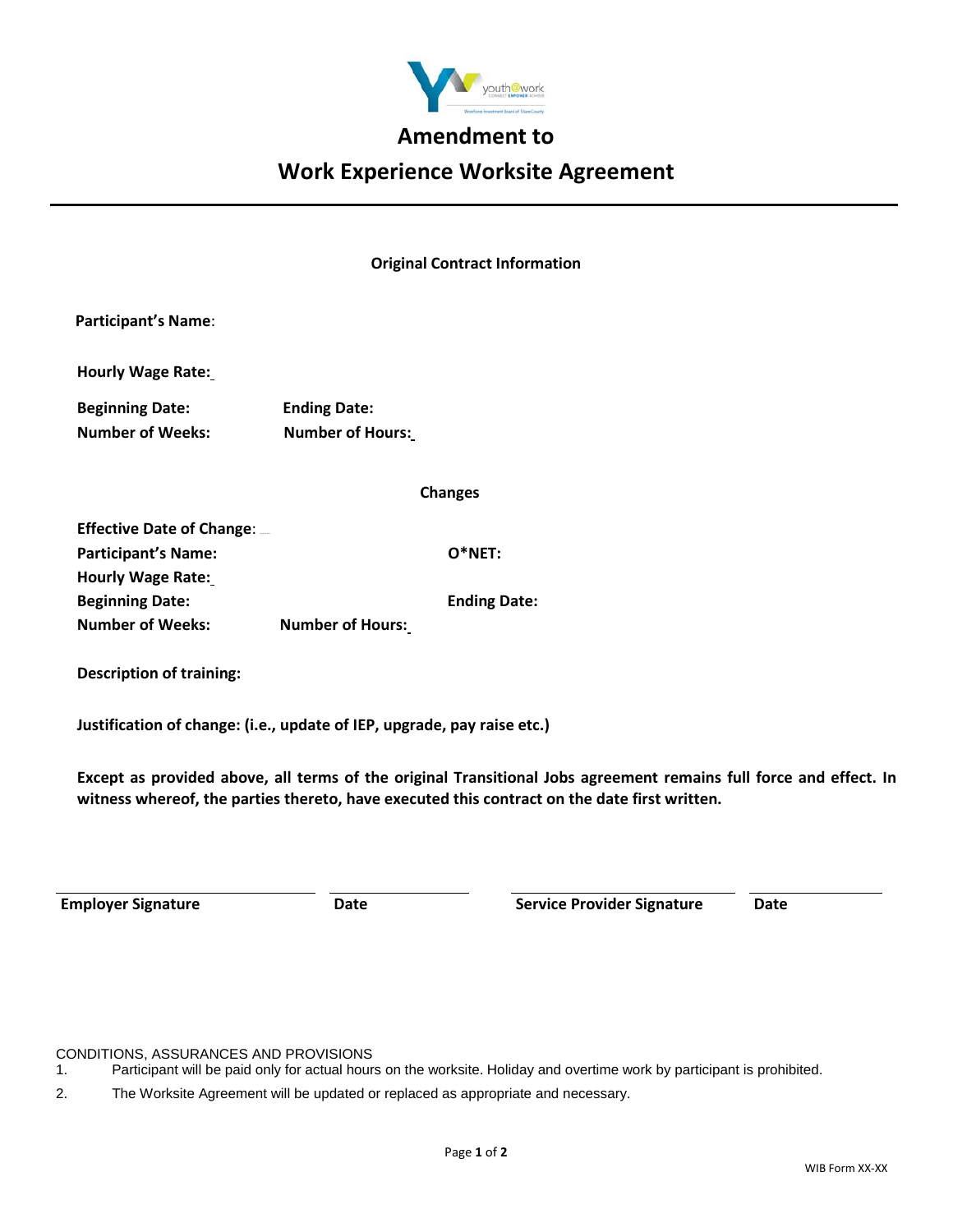#### **The Worksite Supervisor agrees to:**

- 1. Provide training to the trainee in adherence with the Worksite Training Agreement.
- 2. Provide reasonable and proper supervision and instruction regarding the trainee's duties and other training activities. The Worksite Supervisor also agrees to provide a substitute supervisor when the regular supervisor is absent
- 3. Allow the Service Provider representatives to monitor all conditions and activities involved in performing this Agreement. The Worksite Supervisor must assure the following:
	- a) No currently employed worker will be displaced by a participant. This includes partial displacement such as reduction in hours of non-overtime work, wages or employment benefits.
	- b) No training assignment will infringe upon the promotional opportunities of currently employed individuals.
	- c) No participant shall be placed in positions substantially equivalent to positions for which employees have been laid off.
	- d) The participant will not engage in political or sectarian activities.
	- e) The participant will not assist in the operation or maintenance of that part of any facility which is used for religious instruction or worship.
	- f) Appropriate standards of health and safety and a drug free workplace will be maintained.
	- g) Adequate insurance will be in effect at all times.
- 4. Not provide a training assignment under this program for a member of the worksites immediate family or an individual previously employed by the worksite employer.
- 5. Will not subcontract the services of the trainee provided under this agreement.
- 6. Certify throughout the term(s) of training, proper personal and property liability insurance and, if required, appropriate bonding. The worksite shall provide proof of said coverage prior to the trainee commencing training.
- 7. Obtain the concurrence of appropriate bargaining entity, when a collective bargaining agreement exists, in order to insure compliance of the prescribed training with the terms of said agreement.
- 8. Will communicate with the Service Provider prior to affecting disciplinary action.
- 9. Provide job orientation to all participants as related to work policies, job safety, and job expectations. The work policies and job expectations for trainees must be the same as for non-trainees at the worksite.
- 10. Provide sufficient work to occupy the participant's work hours and shall provide sufficient equipment and/or material to enable the participant to carry out the work assignments.
- 11. Immediately report all job injuries to Service Provider in order that medical claims can be processed for worker compensation.
- 12. In the event that a worksite is negligent in the responsibilities agreed to in this document, the worksite:
	- a) May not be used at a future date, and
	- b) Is financially responsible for costs deemed illegal by auditors or monitors.

#### **The Service Provider will:**

- 1. Be the employer of record and will provide counseling, guidance, and corrective action to the participant during the training period.
- 2. Make referral to the worksite for eligible participants in the program.
- 3. Provide Worker's Compensation insurance and pay applicable FICA contribution.
- 4. Provide orientation to each worksite supervisor covering the program requirement prior to the trainee referral or the actual work.
- 5. Comply with all State and Federal laws regarding payment of minimum wage, hours of work, and compliance with State and Federal laws, which prohibit discrimination based up sex, race, religion, and other discriminatory motivated reasons.
- 6. Inform the trainee of the grievance procedures, nepotism rules, health and safety standards, and equal pay and nondiscrimination assurances.
- 7. Ensure the minimum starting rate for a participant under this contract shall be the Worksite's normal or comparable entry wage for the occupation for which he or she is being trained, but no less than minimum wage.
- 8. The Service Provider is financially responsible for any prohibited costs deemed by auditors and/or monitors.
- 9. All parties agree that any modifications to the terms of this Agreement must be in writing and signed by all parties hereto.
- 10. There are no oral understandings or agreements incorporated herein.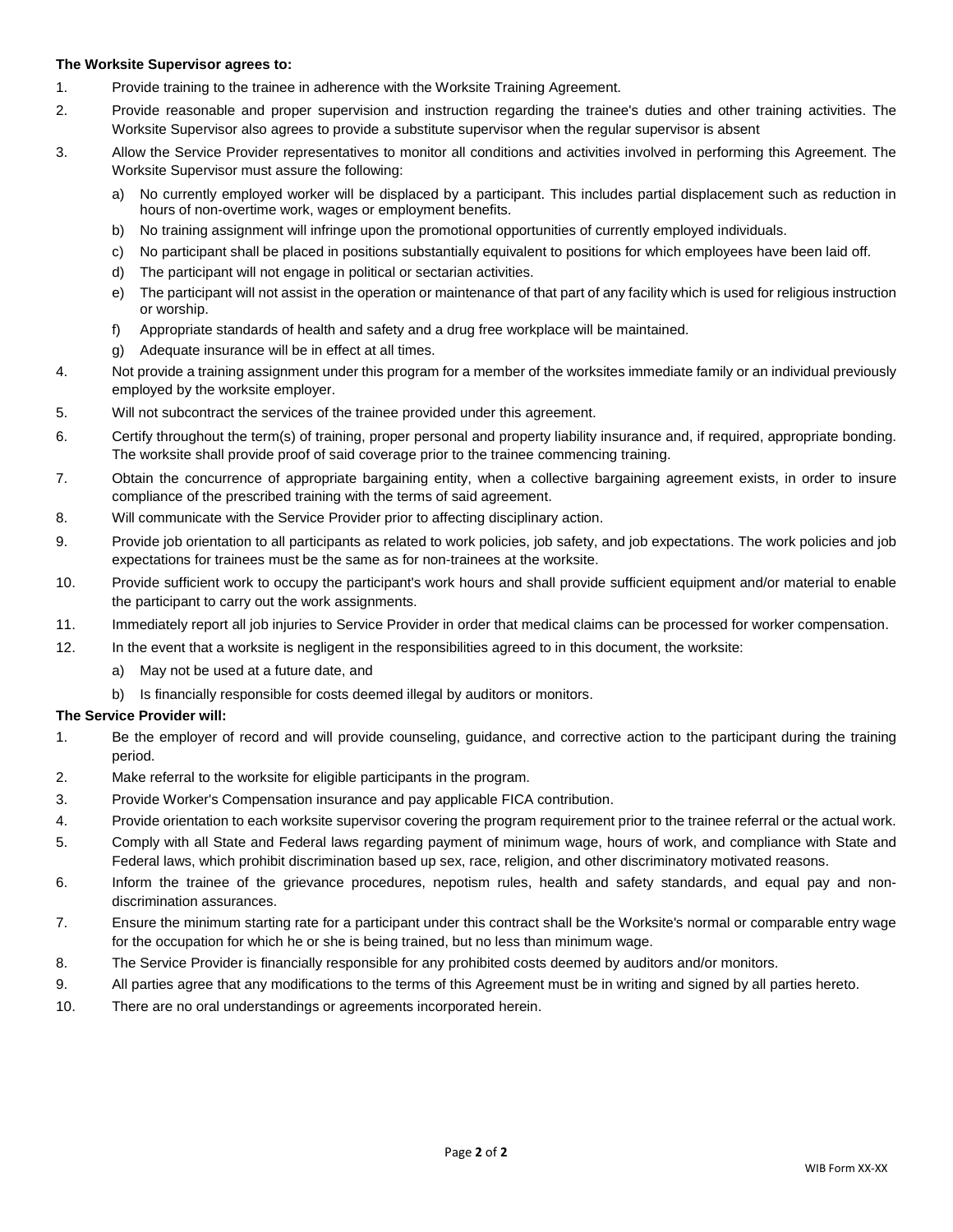#### **WORKFORCE INVESTMENT BOARD OF TULARE COUNTY YOUTH TASK-ORIENTED TRAINING PLAN**



| Participant Name:<br>Job Title:<br><b>ONET Code:</b><br>Worksite Name:<br>Worksite Representative: | <b>RATING SCALE</b><br>Application #:<br>1 = Participant has not made satisfactory progress<br>2 = Participant is making progress, but not at a satisfactory level<br>Beginning & End Dates:<br>through<br>3 = Participant is making progress at a satisfactory level<br>Service Provider:<br>4 = Participant has achieved proficiency in this skill |                                                 |                 |                                                                   |                                                   |        |        |        |
|----------------------------------------------------------------------------------------------------|------------------------------------------------------------------------------------------------------------------------------------------------------------------------------------------------------------------------------------------------------------------------------------------------------------------------------------------------------|-------------------------------------------------|-----------------|-------------------------------------------------------------------|---------------------------------------------------|--------|--------|--------|
| <b>Requirements</b><br>[Tasks/Work Activities]                                                     | Service Provider Representative:<br><b>Training</b>                                                                                                                                                                                                                                                                                                  | <b>Training</b>                                 | <b>Training</b> | <b>Measurement</b><br><b>Method</b><br><b>Hours</b><br>(D)<br>(E) | (F) Follow-up<br><b>Site Visit</b><br>Date/Rating |        |        |        |
| (A)                                                                                                | Required<br>Y/N<br>(B)                                                                                                                                                                                                                                                                                                                               | <b>Method</b><br>(C)                            |                 |                                                                   |                                                   |        |        |        |
| $\overline{1}$ .                                                                                   | select                                                                                                                                                                                                                                                                                                                                               | select                                          |                 | select                                                            | select                                            | select | select | select |
| 2.                                                                                                 | select                                                                                                                                                                                                                                                                                                                                               | select                                          |                 | select                                                            | select                                            | select | select | select |
| 3.                                                                                                 | select                                                                                                                                                                                                                                                                                                                                               | select                                          |                 | select                                                            | select                                            | select | select | select |
| 4.                                                                                                 | select                                                                                                                                                                                                                                                                                                                                               | select                                          |                 | select                                                            | select                                            | select | select | select |
| 5.                                                                                                 | select                                                                                                                                                                                                                                                                                                                                               | select                                          |                 | select                                                            | select                                            | select | select | select |
| 6.                                                                                                 | select                                                                                                                                                                                                                                                                                                                                               | select                                          |                 | select                                                            | select                                            | select | select | select |
| 7.                                                                                                 | select                                                                                                                                                                                                                                                                                                                                               | select                                          |                 | select                                                            | select                                            | select | select | select |
| 8.                                                                                                 | select                                                                                                                                                                                                                                                                                                                                               | select                                          |                 | select                                                            | select                                            | select | select | select |
| 9.                                                                                                 | select                                                                                                                                                                                                                                                                                                                                               | select                                          |                 | select                                                            | select                                            | select | select | select |
| 10.                                                                                                | select                                                                                                                                                                                                                                                                                                                                               | select                                          |                 | select                                                            | select                                            | select | select | select |
| 11.                                                                                                | select                                                                                                                                                                                                                                                                                                                                               | select                                          |                 | select                                                            | select                                            | select | select | select |
| 12.                                                                                                | select                                                                                                                                                                                                                                                                                                                                               | select                                          |                 | select                                                            | select                                            | select | select | select |
|                                                                                                    |                                                                                                                                                                                                                                                                                                                                                      | <b>TOTAL TRAINING HOURS</b><br><b>THIS PAGE</b> |                 | <b>TOTAL SCORE THIS</b><br>PAGE                                   |                                                   |        |        |        |

(G) TRAINING HOURS

| <b>Supervisor Signature</b>                                        | Participant Signature | (G) TRAINING HOURS             | (H) SKILL ATTAINMENT LEVEL  |
|--------------------------------------------------------------------|-----------------------|--------------------------------|-----------------------------|
|                                                                    |                       | Total Training Hours Completed | Participant's Total Score   |
| n: One (1) Copy Each To: Participant File, Supervisor, Participant |                       | Total Training Hours Planned   | Maximum Score Possible      |
|                                                                    |                       | % Of Planned Hours Completed   | % Of Maximum Score Attained |

**Distribution: One (1) Copy Each To: Participant File, Supervisor, Participant**